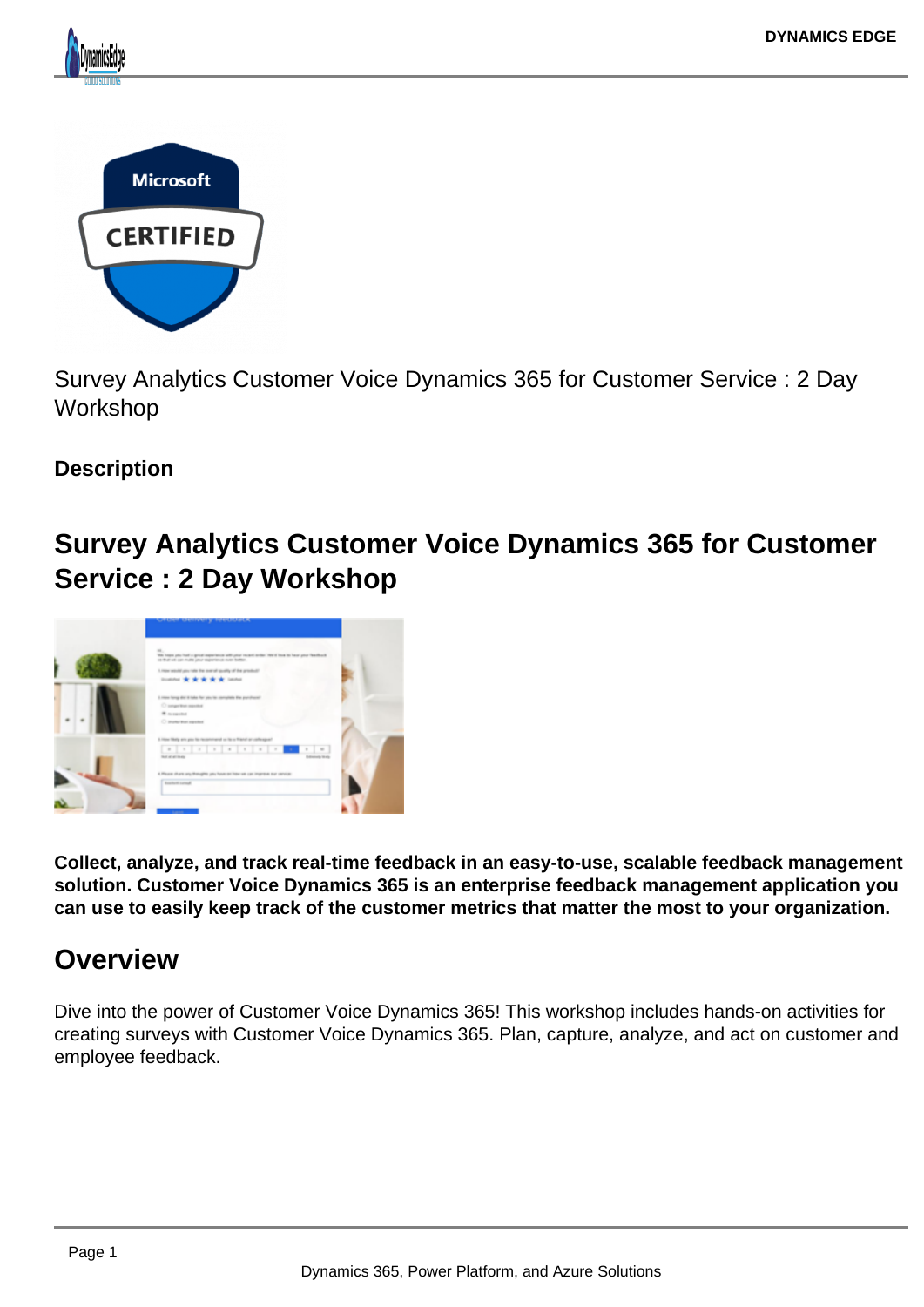

Listen to your customers where they are. Capture feedback immediately across channels with personalized surveys to continuously track customers' perception of your services and products. Integrate data across your organization and Build unified customer profiles in your customer data platform to align team members on recommended engagement decisions across all channels.

## **Agenda:**

### **Day 1 :**

- Collect input Quickly
- Easily create personalized surveys
- Gather timely feedback across engagement channels
- Understand what matters most
- Uncover valuable insights
- Tailor future interactions

### **Day 2:**

- Transform data management
- Share insights across applications
- Build unified customer profiles
- Accelerate response time
- Get automatic notifications
- Close the feedback loop

## **Deliverables:**

Attendees will get a thorough overview of Customer Voice functions, navigation and setting options. Multiple surveys created using enhanced templates. Surveys in the session will include all question types and custom properties like, branching and branding and more.

## **Create your first project**

The planning has been done and the purpose for a project is understood. Now, it is time to create the project. Several project templates are provided in Customer Voice Dynamics 365 . These templates are designed to give the user a quickstart with a suggested survey and processes that relate to a specific type of feedback.

The following project templates are suggested.

#### **Project Template Template Purpose**

Periodic Customer Feedback For regular feedback and relationship maintenance Customer Visit Feedback For feedback on Dynamics 365 Field Service delivery Customer Feedback For feedback on Dynamics 365 Sales delivery Customer Service Feedback For feedback on Dynamics 365 Customer Service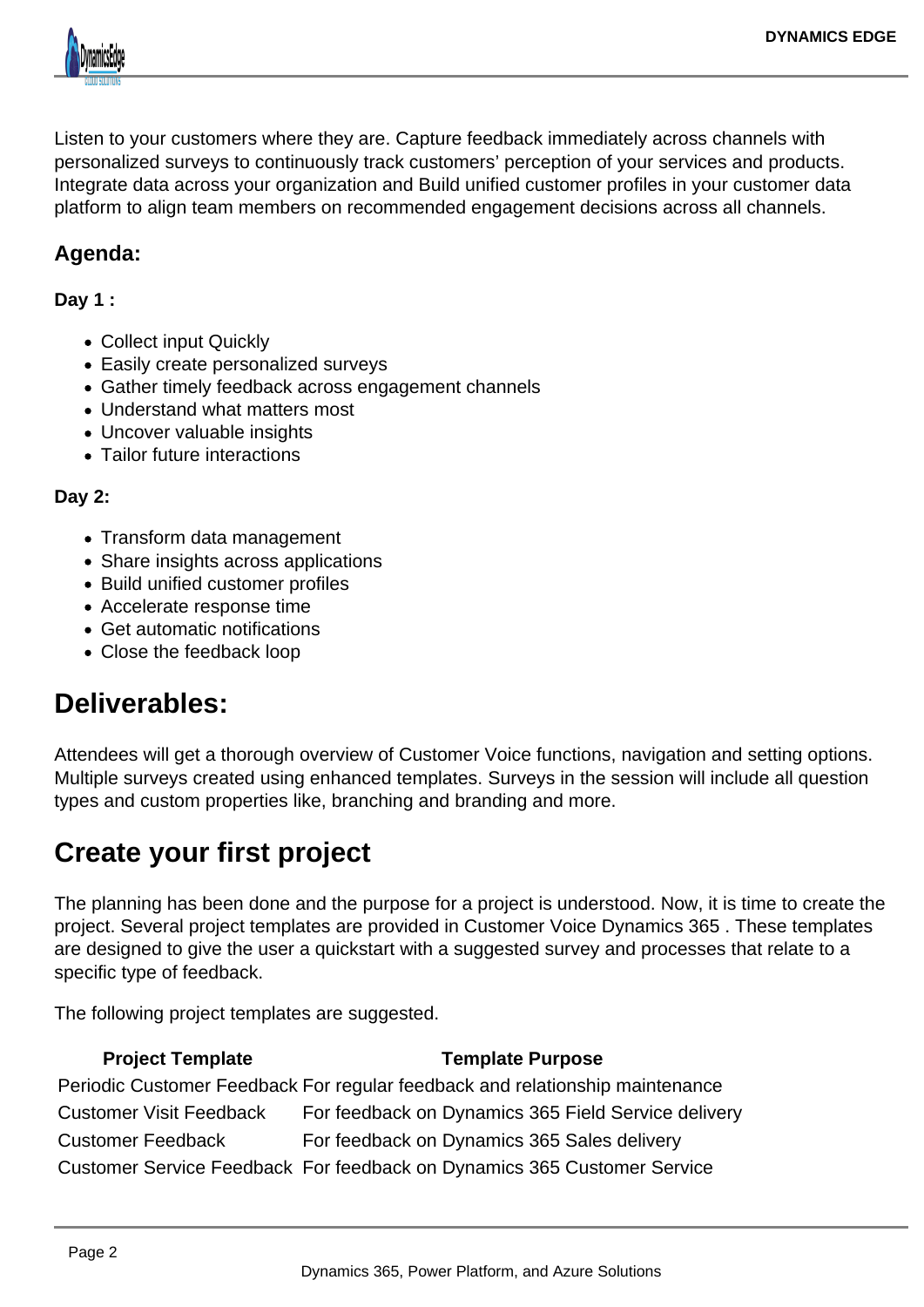### Project Template Template Template Purpose

Blank **Start from the beginning and create a new survey** 

After selecting the most appropriate project template for an organization's needs, the user should select the location of the project. The number of available locations to select from will be related to the number of different environments that are available to them in Microsoft Dataverse. If only Customer Voice Dynamics 365 is used, it will be the only available location to select from. However, if the organization has Dynamics 365 Customer Service, for example, a location will be displayed for each one that the user has access to. This environment might be PRODUCTION or SANDBOX. If the organization uses Dataverse and has created other model-driven Power Apps, these environments might also be listed.

A single default environment is automatically created and made available in Customer Voice Dynamics 365 . This environment can't be deleted and can be used for adding projects. However, if the purpose of a project is to collect data that is based on triggers such as case closures or product purchases, and these triggers occur in a Dynamics 365 or other Dataverse environment, the same environment should be selected when the user is creating the project.

After the project is created, if one of the templates is used, it will be given a specific name that is related to the template chosen. The project can be renamed to something that aligns more with the organization's objects, if necessary. A project can also be copied, shared, overwritten, and deleted. A project that is created from blank will show as New project until it is renamed to something more appropriate.

Selecting a project template also means that a survey template will be added as part of the project. For the Periodic Customer Feedback template, a survey is included with questions asking for feedback on the experience that a respondent has had in the last three months. The survey uses different types of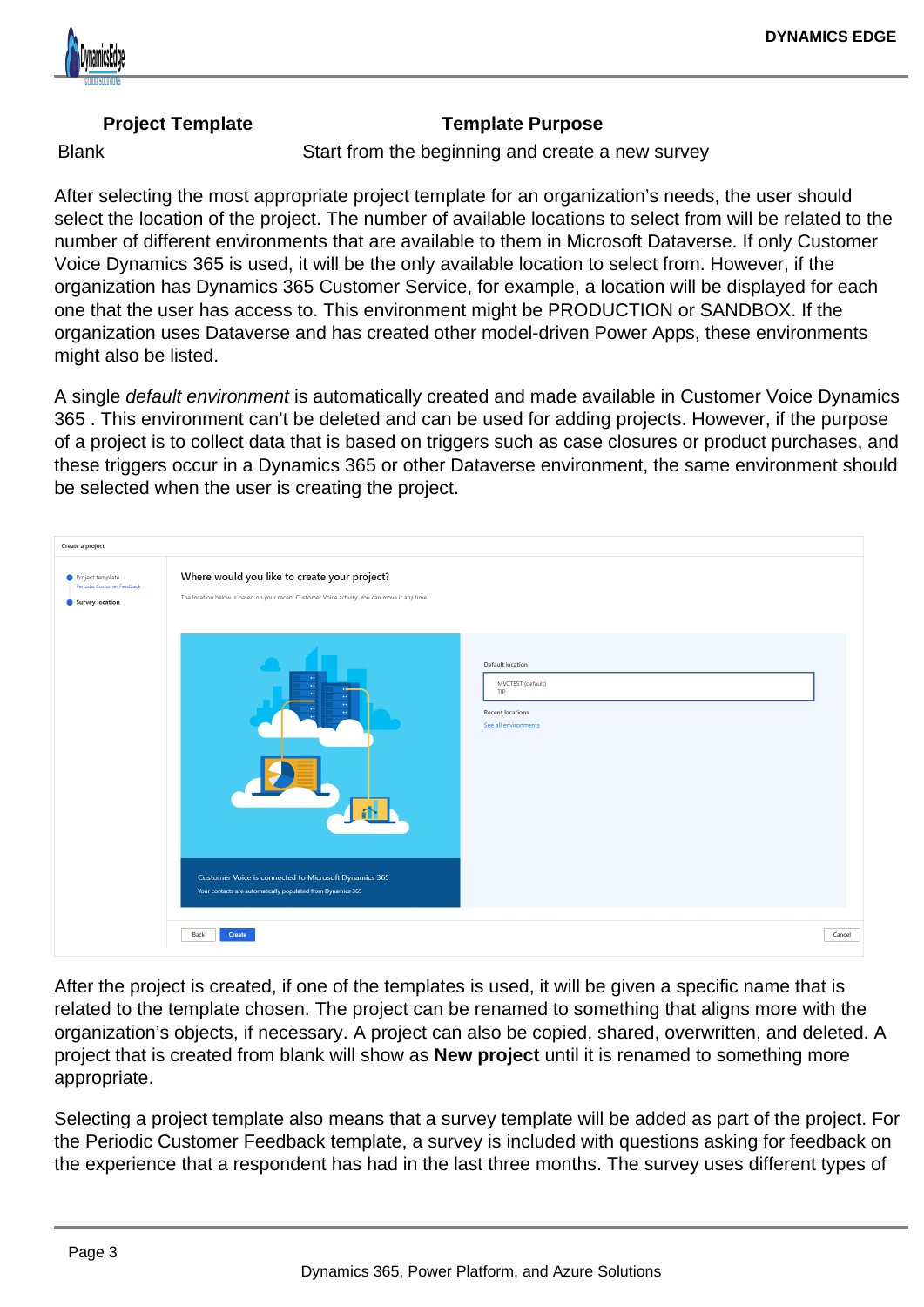questions, including rating, Likert, and text questions. Included on each question are various settings, which determine if the questions are required, have any restrictions, or have a subtitle displayed. The elements can be adjusted for each question, if necessary. Consider that slight adjustments will be needed to ensure that the questions meet the requirements of the company that the project has been created for.

Additional features might be included within the delivered survey, such as the addition of a variable, as shown in the following figure. In this example, companyname has been added as a new variable, and it is then used in the question title and also in some of the statements within the Likert question. If this variable is to be used, the project creator must update the default value with the actual organization name so that any surveys sent using the variable are accurate and make sense.

A project template could include further elements such as specific branding, branching rules, and other formatting. Selecting the blank option when you are creating a new project will provide a new survey without questions added. Though this blank survey provides no guidance for the survey creator, it is a good option to choose for someone who is experienced with creating surveys or who is comfortable with using Customer Voice Dynamics 365 and understands the concepts of a project and all the elements of a good quality survey.

# Exercise – Create a basic project

In this exercise, you will create your first project in Dynamics 365 Customer Voice. You can complete this exercise with or without having Dynamics 365 Sales enabled in your environment. However, if you want to complete the exercises in subsequent modules, you will need to complete these steps in an environment that also has Dynamics 365 Sales enabled. [See here..](https://docs.microsoft.com/en-us/learn/modules/work-customer-voice-projects/3-5-exercise-create-project)

## Related Links:

[Microsoft Appsource Consulting Services](https://appsource.microsoft.com/en-us/marketplace/consulting-services/dynamicsedge.customervoice-survey-analyticsd365-cs-2dayworkshop?search=Customer Voice Dynamics 365 Analytics Sales&page=1)

[Dynamics Edge Customer Voice for Customer Service](https://query.prod.cms.rt.microsoft.com/cms/api/am/binary/RWJJ9v)